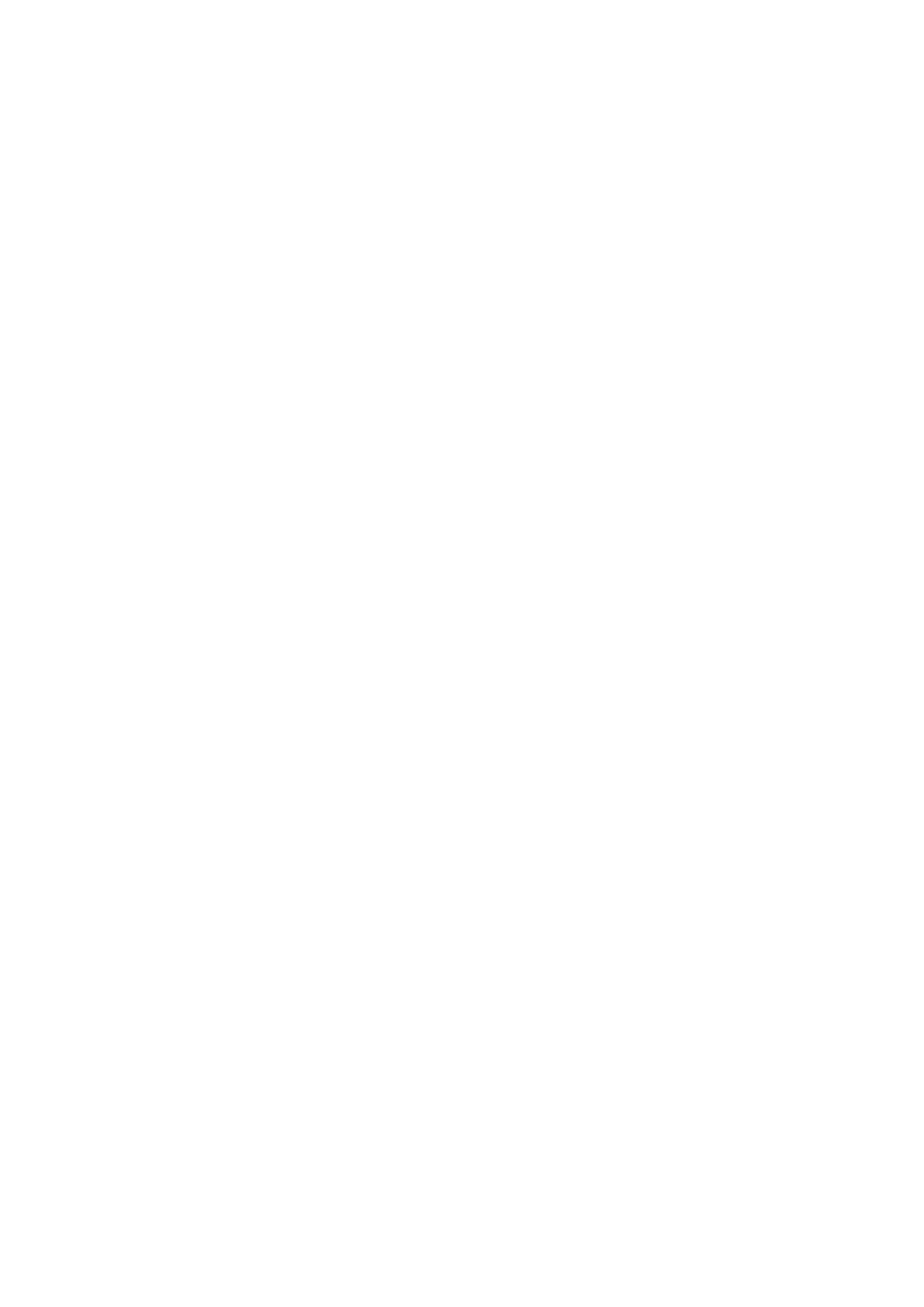### **Contents**

### <span id="page-2-0"></span>**I. AIM**

1. The aim of this paper is to compare measurements of  $131$  concentrations in air as reported by Hirayama et al. [H1] with 131I concentrations in air as estimated using atmospheric transport, dispersion and deposition models (ATDM) alone (and in combination with measurements of iodine-131 deposited on the ground) for the 2013 UNSCEAR report on the levels and effects of radiation exposure due to the nuclear accident following the great east-Japan earthquake and tsunami [U1].

### <span id="page-2-1"></span>**II. BACKGROUND**

2. Hirayama et al. [H1] assessed the distribution of  $^{131}$ I concentration in air with time from measurements made in March 2011 at several monitoring posts in Fukushima Prefecture using peak count rates and the calculated response of NaI(Tl) detectors. The locations of the monitoring posts are indicated by red squares in figure I. Hirayama et al. [H1] estimated  $^{131}I$ concentrations in air from the measurements as hourly values. The data provide a new and valuable source of information on <sup>131</sup>I concentrations in air during the first days of the accident for which very few direct measurements have previously been published.

3. For the 2013 report two different approaches had been used by the Committee to estimate <sup>131</sup>I concentrations in air (and resulting inhalation doses):

- − For settlements within the evacuated areas, 131I concentrations in air had been evaluated using an estimate of the source term (including the temporal and spatial patterns of release) [T1] together with appropriate ATDM;
- − For all other locations, the Committee had relied on measurements of the deposition densities of radionuclides as the basis for its estimates of  $131$  concentrations in air. ATDM results were used to evaluate the concentrations of radionuclides in air from measured deposition densities on the ground by scaling the measured deposition densities using the ratio of the concentration in air and deposition density estimated by ATDM.

The ATDM calculations had been carried out by a task team of the World Meteorological Organization (WMO). The ATDM calculations had used a regular grid with a grid spacing of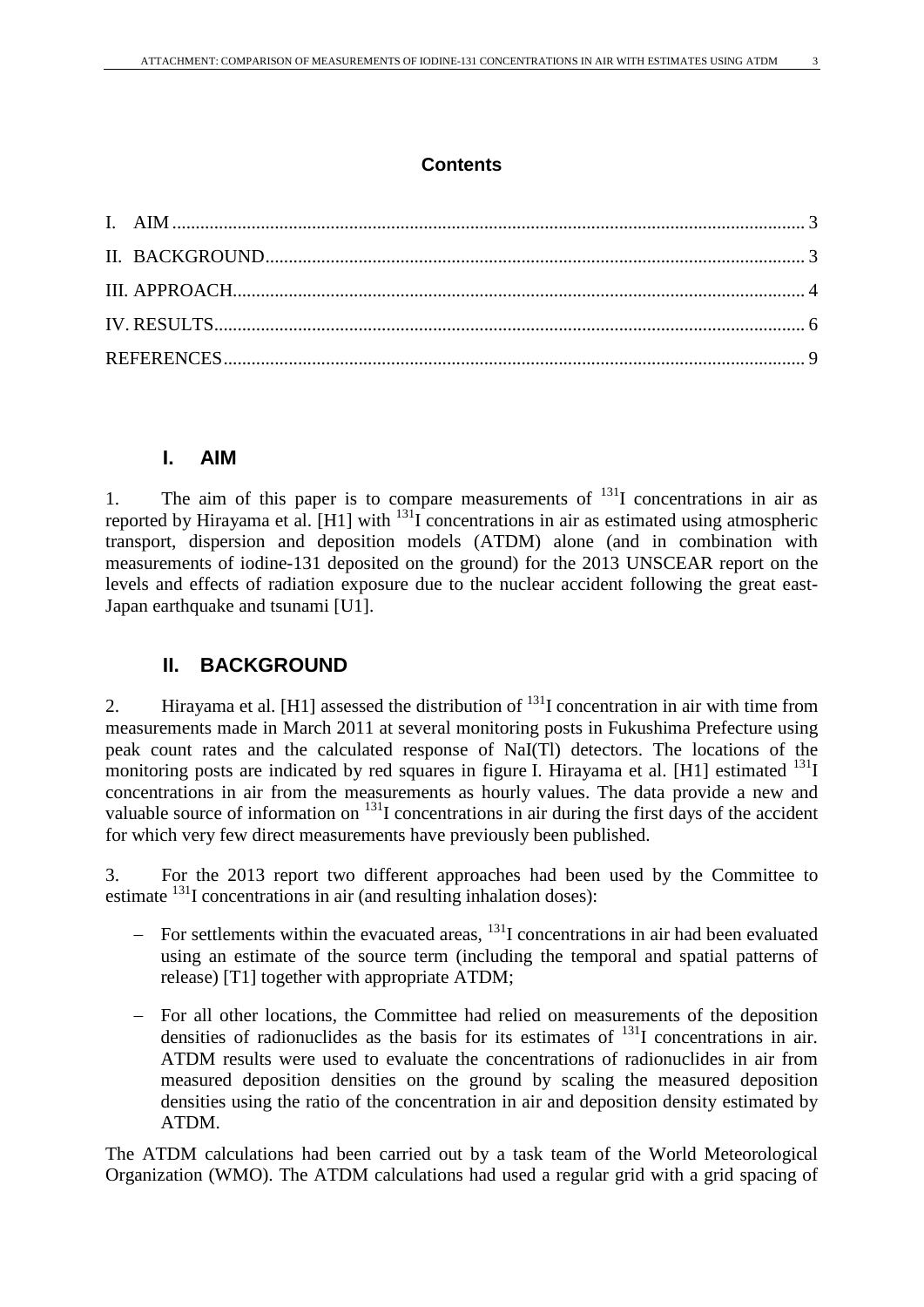<span id="page-3-0"></span>0.05° and the results were in the form of time-integrated concentrations in air over three-hour intervals. The grid cells located close to the monitoring posts considered by Hirayama et al. [H1] are shown in figure I as green circles.

### **III. APPROACH**

4. For all monitoring posts, a comparison has been made of measurements and estimates of  $^{131}$ I concentrations in air using the following approach:

- − For each monitoring post (considered by Hirayama et al. [H1]), the closest ATDM grid cell or cells was/were identified, see red lines in figure I;
- − For each monitoring post, the hourly estimates made by Hirayama et al. [H1] of 131I concentration in air were integrated over the same three-hour intervals used in the ATDM calculations and also over the whole monitoring period;
- − For each ATDM grid cell, the ATDM results were also integrated over the whole time period covered by the ATDM calculations (i.e. from 00:00 on 12 March 2011 until 03:00 on 4 April 2011);
- The time integrals (over relevant periods) of  $131$  concentrations in air were then compared, see figures II–IV and table 1.

5. For monitoring posts located beyond the evacuation area, an additional comparison has been made between the time-integrated concentrations derived from hourly estimates made by Hirayama et al. [H1] and those estimated in the 2013 report using ATDM in combination with measured levels of  $131$  deposition densities.

6. The former comparisons are, in general, relevant to the estimation of doses to those evacuated, which were based on ATDM calculations alone. The latter are relevant to the estimation of doses in non-evacuated areas that were based on ATDM combined with measured deposition densities.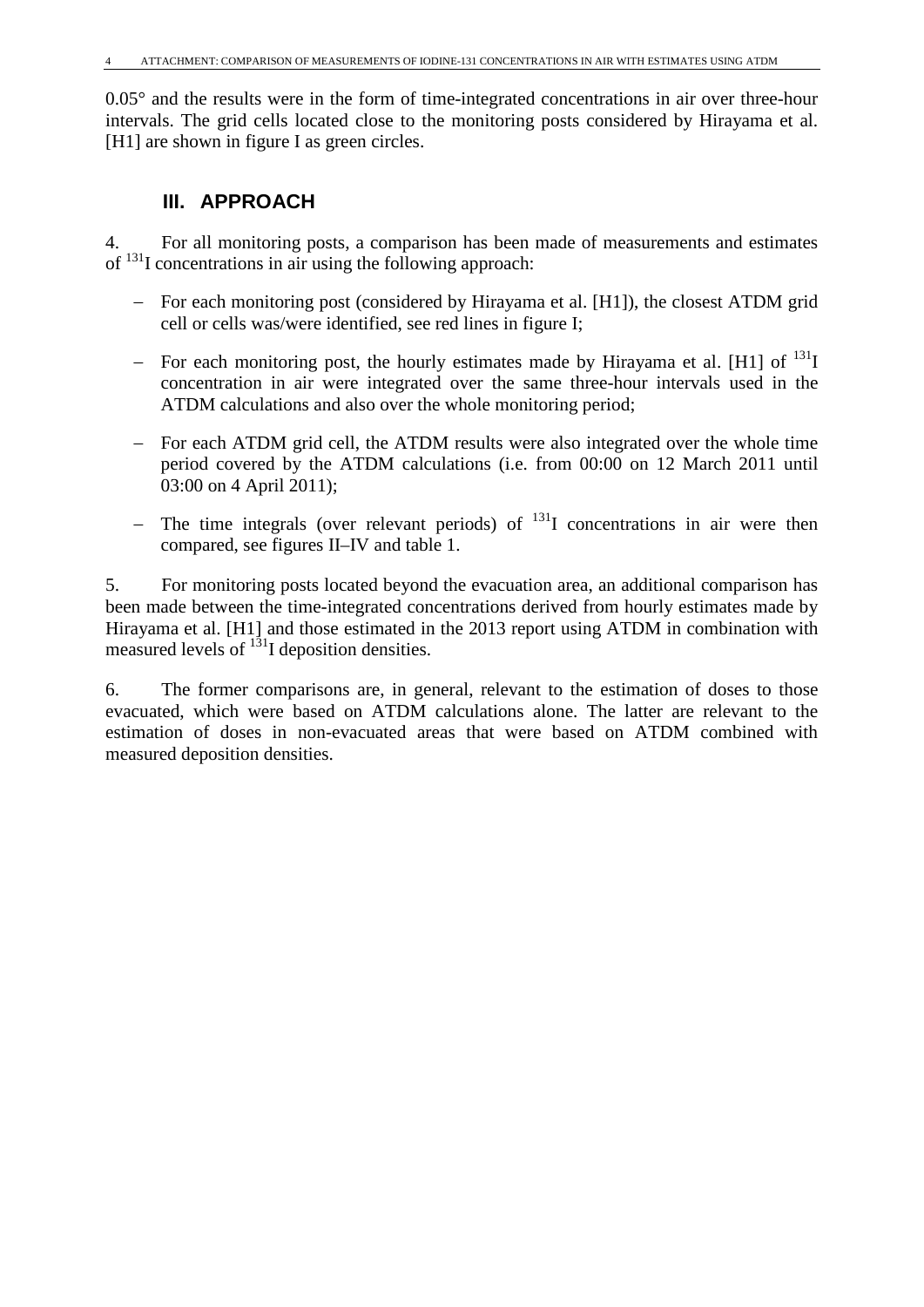**Figure I. Location of monitoring posts considered in Hirayama et al. [H1] (red squares) and closest UNSCEAR ATDM grid cells (green circles). The red lines indicate the closest ATDM grid cell for each monitoring post**

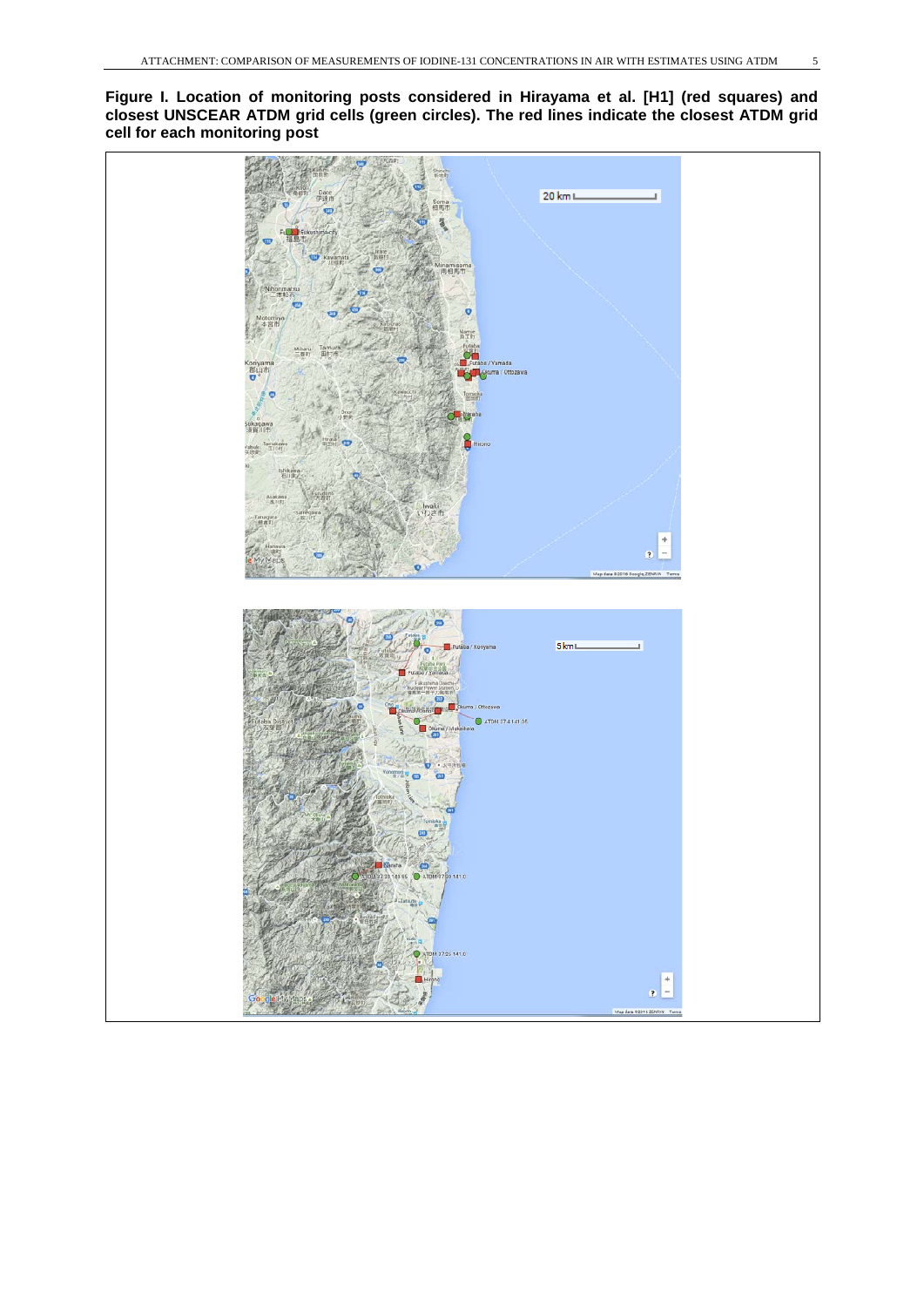## <span id="page-5-0"></span>**IV. RESULTS**



### **Figure IIa/b. Comparison of 131I concentrations in air integrated over three-hour intervals for Okuma (green points are ATDM results)**

### **Figure IIIa/b. Comparison of 131I concentrations in air integrated over three-hour intervals for Futaba and Naraha (green points are ATDM results)**

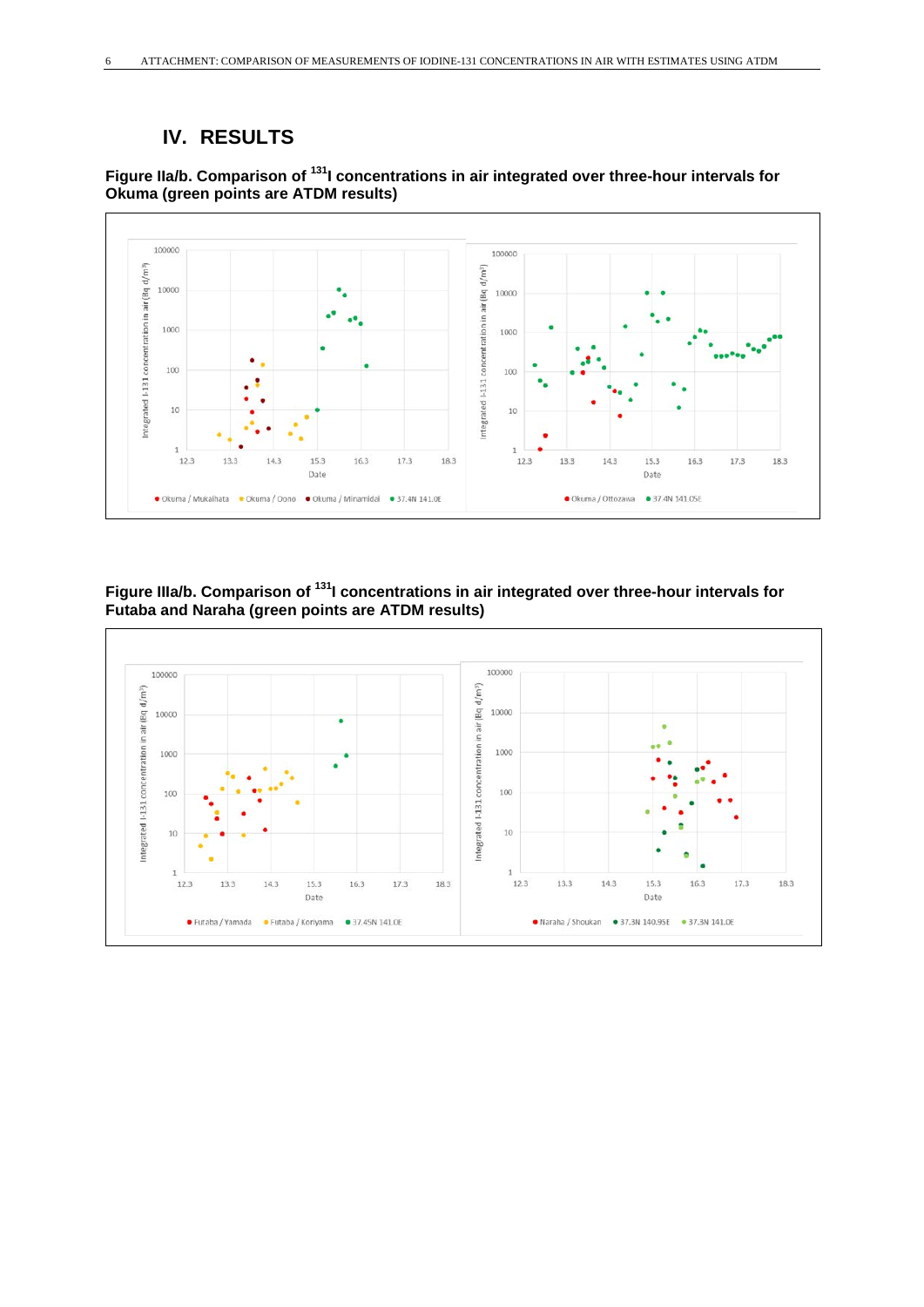

### Figure IVa/b. Comparison of <sup>131</sup>I concentrations in air integrated over three-hour intervals for **Hirono and Fukushima City (green points are ATDM results)**

7. Figures II to IV show a comparison of  $^{131}$ I concentrations in air integrated over threehour intervals for Okuma, Futaba, Naraha, Hirono and Fukushima City. From the figures, it is apparent that, in some of the comparisons, there are significant differences. Specifically, the measurements indicate an earlier arrival time of a smaller radioactive plume for three of the monitoring posts in Okuma and the two in Futaba (see figures IIa and IIIa), and a lack of measurements for the monitoring posts in Okuma and Futaba for the period when the ATDM calculations predict the passage of a larger radioactive plume (see figures IIa, IIb, IIIa). In these cases, Hirayama et al. [H1] have stated, in an additional publication [H2], that data for these monitoring posts after 20:00 on 14 March "could not be analysed because of a drastic increase or a lack of data". Given the very large increases in airborne radionuclide concentrations predicted by ATDM after the 14 March, a reasonable inference would be that the absence of monitoring data after this time was due to saturation or other common-mode failure of these monitors. Meaningful comparisons with ATDM predictions cannot, therefore, be made for these monitoring posts after 14 March. The comparison of  $^{131}$ I concentrations in air for Okuma and Futaba is also limited by the grid resolution of the ATDM calculations, as well as that of the underlying meteorological data, being of the same order of magnitude as the distance between the closest monitoring points and the release point.

8. The remaining comparisons (see figure IIIb for Naraha/Shoukan, figure IVa for Hirono/Futatunuma, and figure IVb for Fukushima City/Momijiyama) show better agreement, consistent with *(a)* the uncertainties inherent in ATDM predictions, *(b)* the differences between the locations of the monitoring posts and those for which ATDM predictions were made, and *(c)* the uncertainties associated with the method used (and acknowledged) by Hirayama et al. [H1] to estimate radionuclide concentrations in air from measured count rates.

9. Table 1 presents a comparison of the  $<sup>131</sup>I$  concentration in air integrated over the whole</sup> time period covered by the ATDM calculations (i.e. from 00:00 on 12 March 2011 until 03:00 on 4 April 2011) with time-integrated concentrations measured at these three monitoring posts. This comparison indicates agreement within a factor of about two for the monitoring posts at Shoukan (Naraha) and Futatunuma (Hirono) and within a factor of about eight for the monitoring post at Momijiyama (Fukushima City). This level of agreement is again in line with the uncertainties underlying the comparison.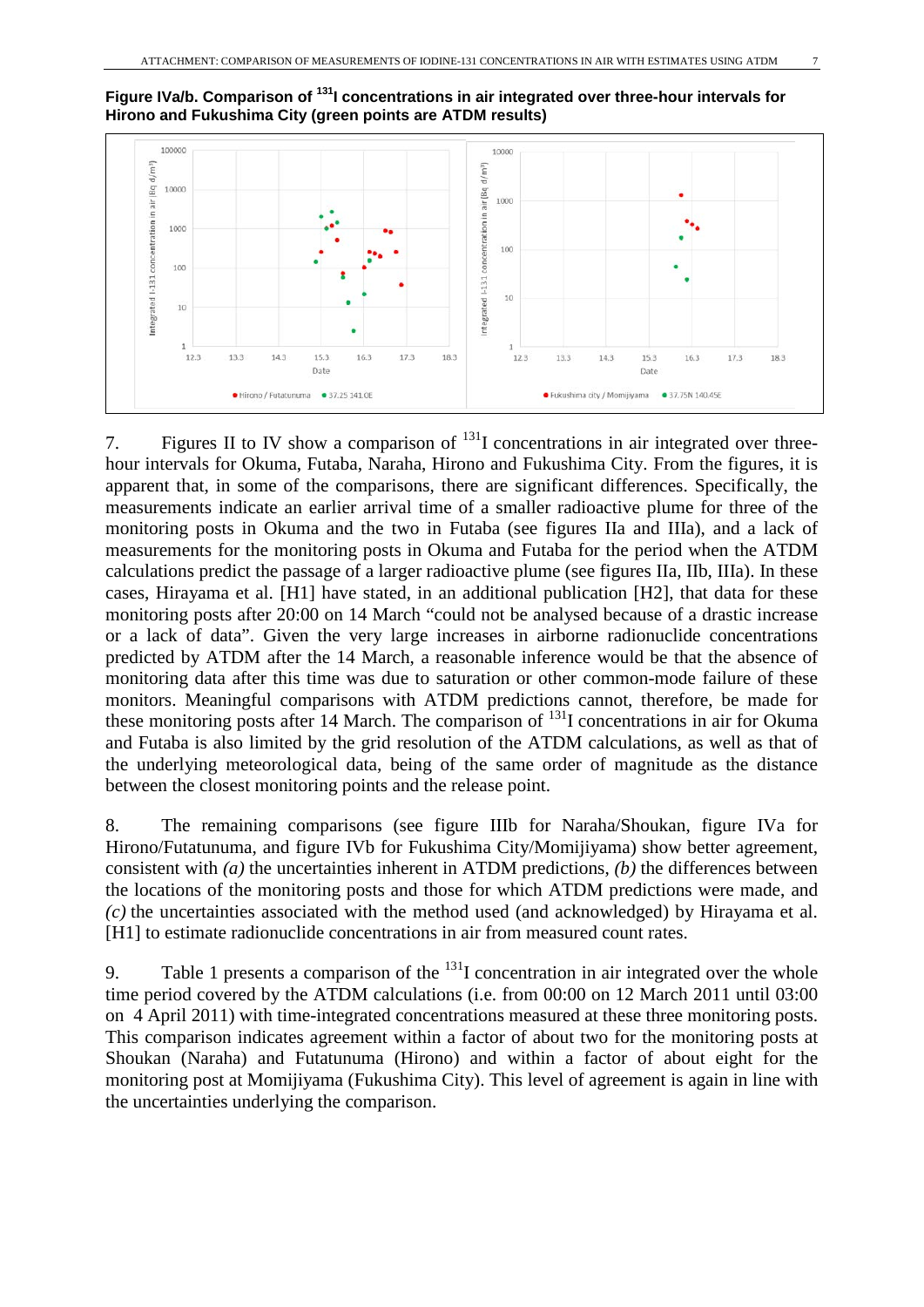|                 | Data from [H1]                                                       | 2013 report ATDM predictions [U1] |                |                                                                     |
|-----------------|----------------------------------------------------------------------|-----------------------------------|----------------|---------------------------------------------------------------------|
| Monitoring post | Time-integrated $^{131}I$<br>concentration in air<br>$(Bq \, d/m^3)$ | Town/city                         | ATDM grid cell | Time-integrated $^{131}I$<br>concentration in air<br>$(Bq \ d/m^3)$ |
| Shoukan         | 6.000                                                                | Naraha                            | 37.3N 140.95E  | 4 100                                                               |
|                 | 6.000                                                                | Naraha                            | 37.3N 141.0E   | 15 000                                                              |
| Futatunuma      | 6 0 0 0                                                              | Hirono                            | 37.25N 141.0E  | 12 000                                                              |
| Momijiyama      | 2 700                                                                | Fukushima City                    | 37.75N 140.45E | 340                                                                 |

**Table 1. Comparison of time-integrated 131I concentrations in air from Hirayama et al. [H1] with estimates based on ATDM carried out for the 2013 report***<sup>a</sup>*

*<sup>a</sup>* All values quoted to two significant figures.

10. For Hirono and Fukushima City,  $^{131}I$  concentrations in air (and resulting inhalation doses) were estimated in the Committee's 2013 report, not from ATDM estimates alone, but in combination with measured deposition densities (i.e. using ATDM to scale measurements of deposition density). Table 2 shows a comparison of the results from Hirayama et al. [H1] for the monitoring posts closest to these two locations with the time-integrated  $^{131}$ I concentration in air estimated in this way. For both locations, the agreement is good given the inherent uncertainties in the measured and estimated values: the estimated concentrations in air are a few tens of per cent lower than those measured. The agreement is better than that between measured levels and estimates based on ATDM alone (see table 1). This supports the approach adopted in the 2013 report to assess radionuclide concentrations in air (and subsequently inhalation doses) primarily based on the measured deposition densities, with ATDM (together with an assumed source term) used to derive scaling ratios.

### **Table 2. Comparison of time-integrated 131I concentrations in air from Hirayama et al. [H1] with estimates carried out for the 2013 report based on ATDM scaling of deposition measurements***<sup>a</sup>*

| Data from [H1]  |                                                                     | Estimates based on method used in 2013 report [U1]<br>(using ATDM to scale measured deposition densities) |                |                                                                     |
|-----------------|---------------------------------------------------------------------|-----------------------------------------------------------------------------------------------------------|----------------|---------------------------------------------------------------------|
| Monitoring post | Time-integrated $^{131}I$<br>concentration in air<br>$(Bq \ d/m^3)$ | Town/city                                                                                                 | ATDM grid cell | Time-integrated $^{131}I$<br>concentration in air<br>$(Bq \ d/m^3)$ |
| Futatunuma      | 6 0 0 0                                                             | Hirono                                                                                                    | 37.25N 141.0E  | 4 100                                                               |
| Momijiyama      | 2 700                                                               | Fukushima City                                                                                            | 37.75N 140.45E | 2 2 0 0                                                             |

*<sup>a</sup>* All values quoted to two significant figures.

11. The measurements also provide support for the estimates made in the 2013 report of radionuclide concentrations in air (and subsequently doses) to which evacuees were exposed prior to their evacuation from Futaba and Okuma. These evacuations were completed before 12 March, and the ATDM estimates indicated that there were no exposures prior to this time. The measurements at Futaba and Okuma show the arrival of air masses with elevated concentrations of <sup>131</sup>I at varying times during the day of 12 March (i.e. after the evacuation had been completed) and, as such, confirm the estimates in the 2013 report.